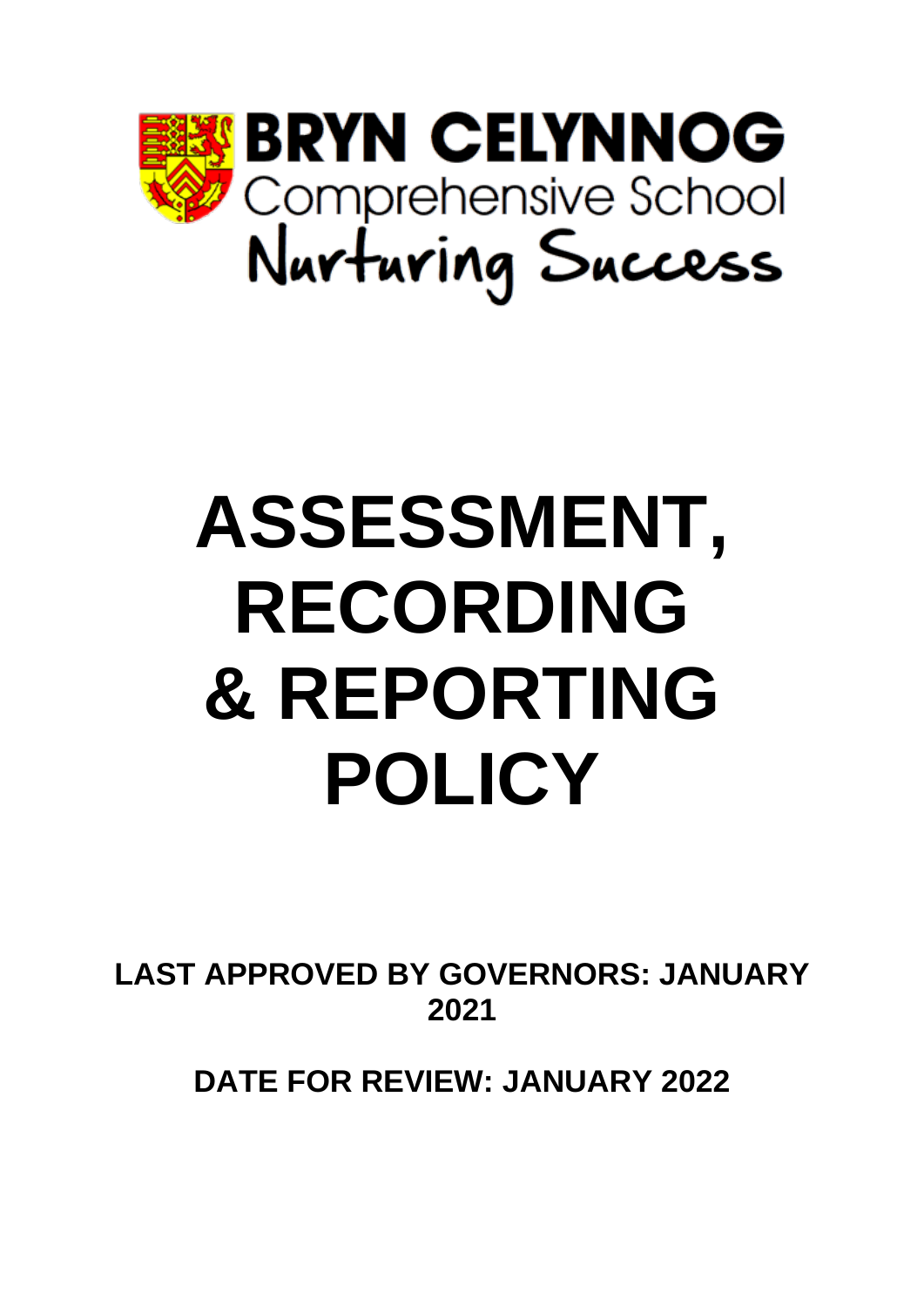# **BRYN CELYNNOG COMPREHENSIVE SCHOOL**

# **ASSESSMENT, RECORDING & REPORTING POLICY**

*Related policies:* 

- *Marking*
- *Homework*
- *Examination Entry*

#### **SECTION 1: ASSESSMENT**

#### **PHILOSOPHY**

At Bryn Celynnog, we believe that effective assessment underpins the learning experience. Effective assessment has a motivational effect in showing students what they have done well and provides students with clear stepping stones to enable them to make further progress.

Effective assessment serves diagnostic, formative, summative and evaluative purposes and is an integral part of teaching and learning.

## **PRINCIPLES**

The central principle of our assessment process is to help students make progress. Effective assessment will:

- permeate the curriculum and be an integral part of schemes of work and programmes of study;
- provide information on a student's current achievement and potential;
- identify skills and competencies;
- enable progression;
- motivate:
- provide information on the effectiveness of the teaching programme:
- provide feedback for students and parents.

Assessment can be considered to have four main purposes:

- 1. Formative assessment:
- sets individual learning targets
- recognises the student's achievements
- provides the student with guidance and constructive feedback to aid further progress

2. Diagnostic assessment:

- identifies the student's learning difficulties
- provides appropriate support and guidance to further the student's development
- 3. Summative assessment:
- systematically records the overall achievements of the student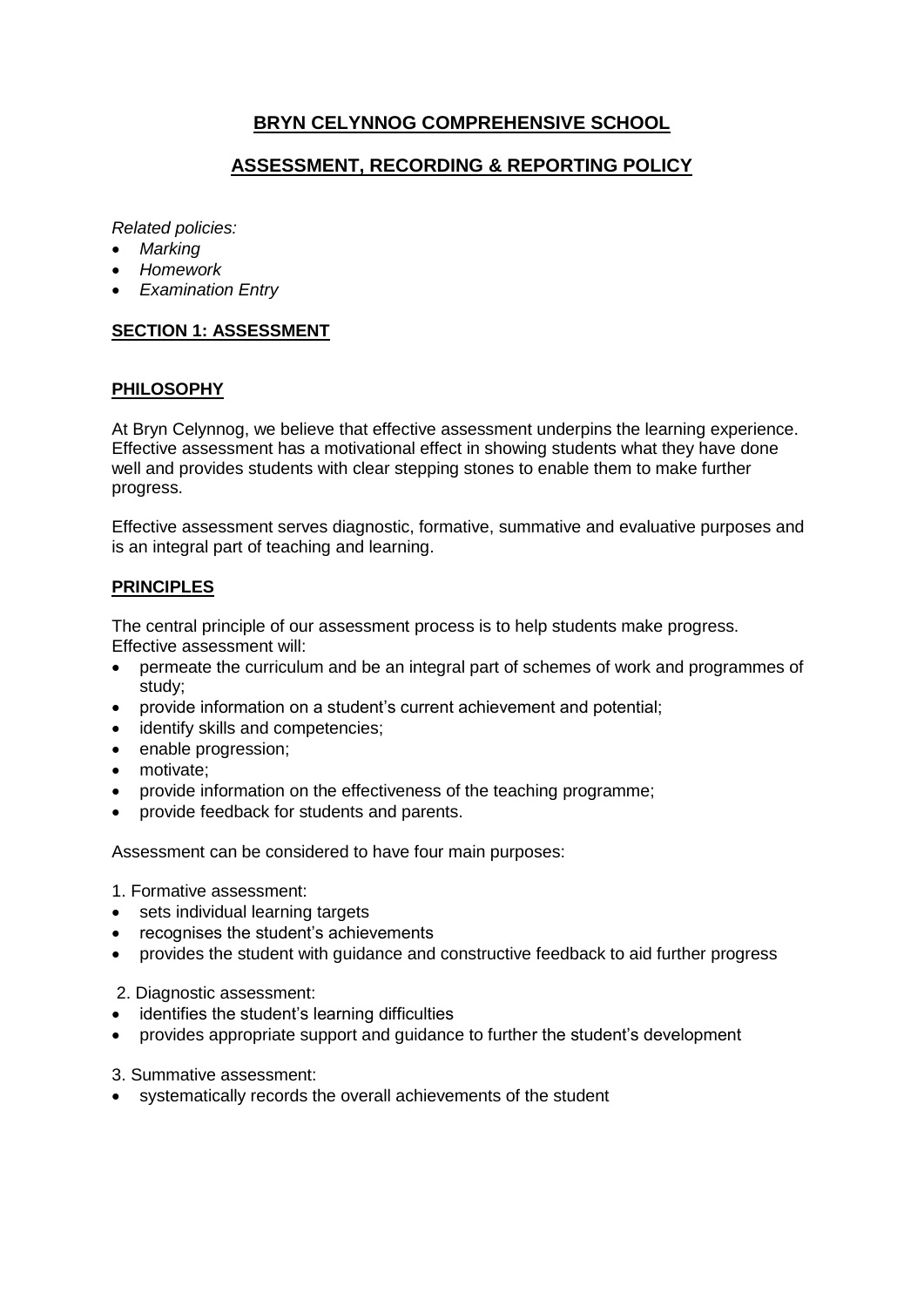- 4. Evaluative assessment:
- gathers information about the achievements of all students
- uses this information to make judgements about how effective the learning process has been
- adapts the curriculum / resources / learning process to secure further progress.

## **PROCEDURES**

The Senior Management Team is responsible for ensuring that:

- assessment procedures are in line with legal requirements;
- records transferred from primary school are used to place students in appropriate teaching groups and so promote true progression by building on existing experiences;
- identified students are provided with appropriate support in numeracy and literacy;
- each student in the school is provided with individual targets based on Fischer Family Trust (20<sup>th</sup> percentile) data and or targets based on predefined levels of progress.
- assessment by outside agencies is available, as necessary, e.g. Careers Wales, the Educational Psychology Service, etc.
- each student receives two Progress Checks and a Written Report annually;
- students in Years 10, 11, 12 and 13 have the opportunity to sit practice exams at key times;
- Students in KS3 will be subject to continual assessment against national curriculum outcomes.
- value-added scores are calculated at the end of Years 9, 11, 12 and 13 to show both achievement and trends in subject performance over a period time.

Heads of Faculty / Department are responsible for ensuring that:

- regular and appropriate assessments take place, including opportunities for student self and peer assessment;
- assessments are standardised across the subject and against the relevant standard e.g. National Curriculum Level, LNF, GCSE, BTEC, AS, A2;
- Assessment for Learning is embedded into schemes of work;
- systems are in place to allow formal assessments to be moderated;
- samples of students' work are stored;
- homework tasks are set, in line with school policy;
- work is marked in line with the whole school marking conventions;
- coursework and/or controlled assessments are completed according to the guidelines set out by the exam boards;
- students are entered for public examinations, provided that they fulfil the requirements of the school's Examination Entry Policy.
- assessment data on SIMS is scrutinised monthly in Years 10 & 11 and at least termly in Years 7-9;
- underachieving students are identified and provided with intervention strategies that secure progress
- within their designated area of the LNF, assessments are relevant and are able to illustrate progress.

Class teachers must ensure that:

- they assess the work and progress of all students in their classes;
- they provide effective feedback to ensure that students know how to progress.
- Data is recorded in SIMS in the appropriate mark-sheets and within the deadlines given for completion (see ARR calendar).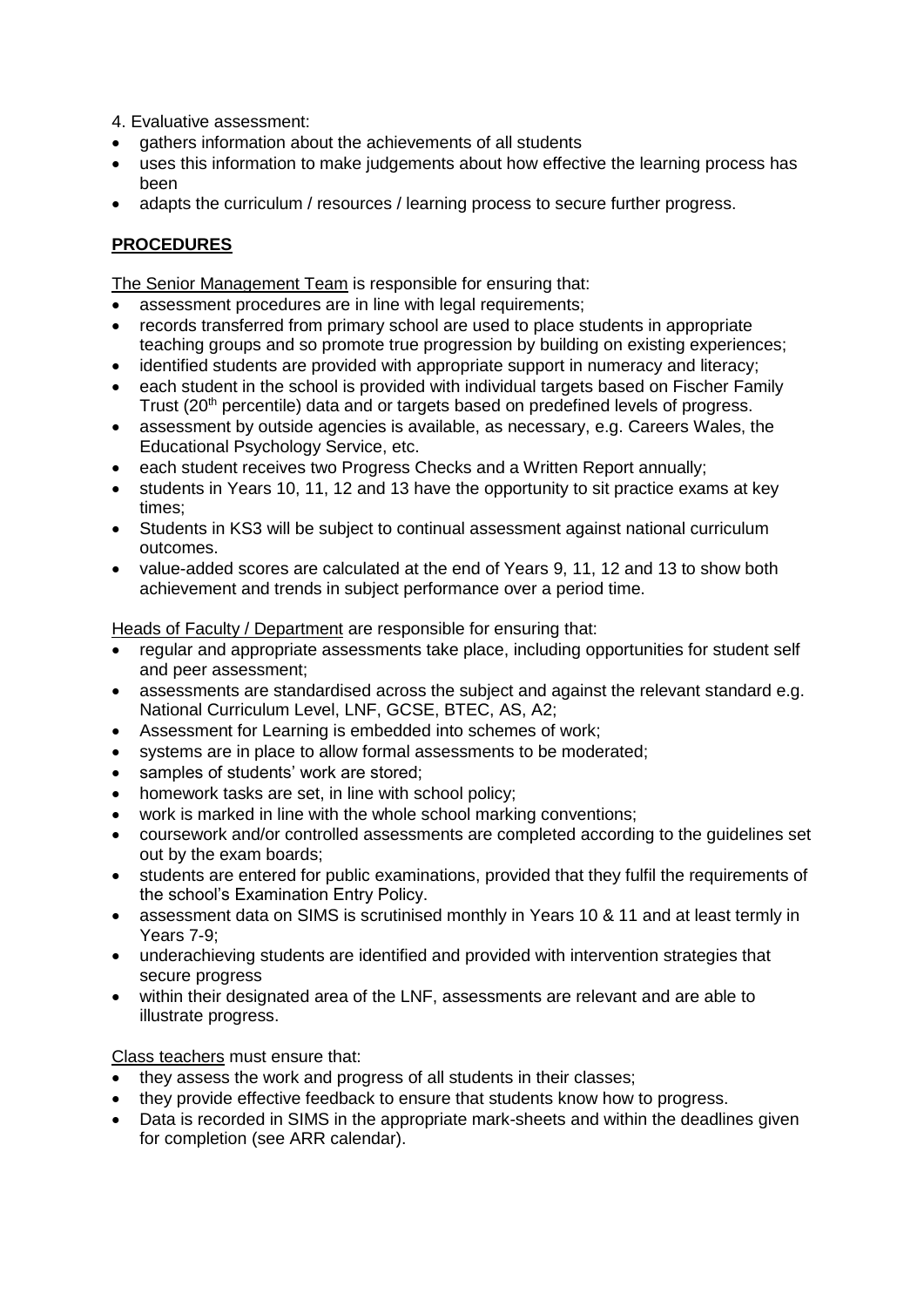Heads of Learning are responsible for ensuring that:

- assessment data on SIMS is scrutinised monthly in Years 10 & 11 and at least termly in Years 7-9;
- underachieving students are identified by the Autumn half-term and strategies are put in place to secure progress;
- selected students are mentored effectively;
- parents are kept fully informed of students' achievement and underachievement.

## **SECTION 2: RECORDING**

#### **PHILOSOPHY**

Recording is the noting and keeping of qualitative and quantitative information about the performance and achievements of individual students to ensure that:

- meaningful targets may be set for individual students;
- there are accurate and useful records of the achievements of individual students;
- departments can monitor and evaluate the outcomes of assessment;
- the results of assessment are available in a form that can be used to monitor trends in overall student performance and assist in evaluating the school's effectiveness;
- parents can be given an accurate account of their child's progress.

# **PRINCIPLES**

All departments must ensure that their own assessment records:

- are based on an agreed set of principles and assess students against National Curriculum / Examination Board criteria;
- are easy to interpret, useful, manageable, and not administratively burdensome;
- provide detailed and accurate evidence of student achievement to assist in:
	- o reporting to parents;
	- o target-setting
	- o setting within subjects;
	- o evaluating the success of the teaching programme;
	- o creating a profile if a student moves to another school.

## **PROCEDURES**

1) Each faculty / department will use a procedure of recording that is best suited to its particular curriculum needs as agreed by the Head of Faculty / Department and the Headteacher. It will:

- be common across the department;
- indicate what is being assessed:
- reflect the detailed comments in a student's exercise book;
- be monitored by the Head of Faculty / Department as part of the school's self-evaluation procedures.

2) Students' progress will be recorded in Progress Checks and Annual Written Reports.

3) All relevant written information concerning each individual student will be centrally stored in the student's record file. Information will be updated regularly.

4) All common assessment data will be stored in SIMS to provide a profile for each student.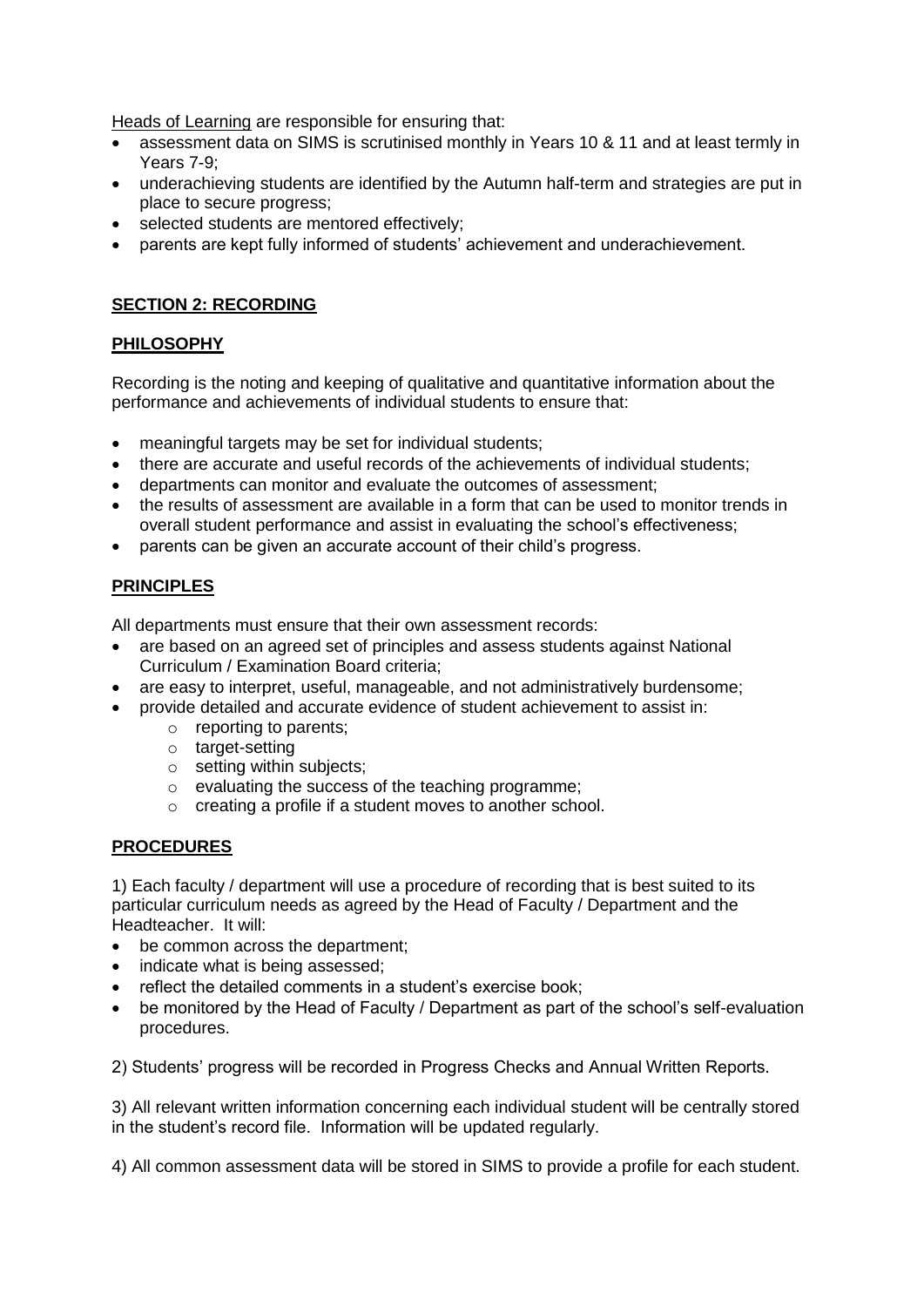5) In KS4 tracking data will be entered into SiMS on a monthly basis.

6) In KS3 relevant LNF assessments are embedded into SoW and that the results of these assessments are entered into SIMS on a termly basis.

#### **SECTION 3: REPORTING**

#### **PHILOSOPHY**

Reporting is the process of providing accurate and meaningful information about progress and achievements to students, parents, teachers and other interested parties e.g. employers and colleges. It is essential to:

- meet statutory requirements;
- ensure that assessment gradually builds up into a profile for each student over their school career;
- provide students, parents and teachers with a means of measuring progress, determining strengths and weaknesses and setting plans for future development;
- support the successful transfer of students to other schools;
- supply evidence in response to requests for assessment information from the Welsh Assembly, LA, Examination Boards and other relevant organisations.

#### **PRINCIPLES**

- 1) Written reports to parents should:
	- provide an accurate statement of the achievement of students;
	- be issued regularly;
	- meet all statutory requirements:
	- have a clear format;
	- be written in plain English (or translated into other languages, as appropriate);
	- contain no 'shocks', in that all instances of underachievement should be communicated to parents as it occurs, not saved up for the written report;
	- contain information that highlights particular strengths of the student (Strength)
	- gives clear advice to the student, explaining how they can improve their performance (Target)
	- Provide a strength and target that describes the performance of the student in the relevant area of the LNF that has been designated to that subject area.
	- At KS4, provide a Projected grade. This is the grade that the teacher expects the child to achieve if they continue to work as they currently are.
	- At KS3, provide a Current Level. An indicative level at which the student is currently working.

## **PROCEDURES**

1) The school will issue two Progress Checks and one Written Report each year to parents. The Written Reports will provide:

- details of the student's performance in all subjects;
- details of attendance (Y7 Y11):
- an account of overall academic progress and personal and social development;
- anything further that may be specified by legislation;
- 2) Teacher Assessments (in the form of National Curriculum levels) will be issued to parents in July of Year 9, in accordance with legislation.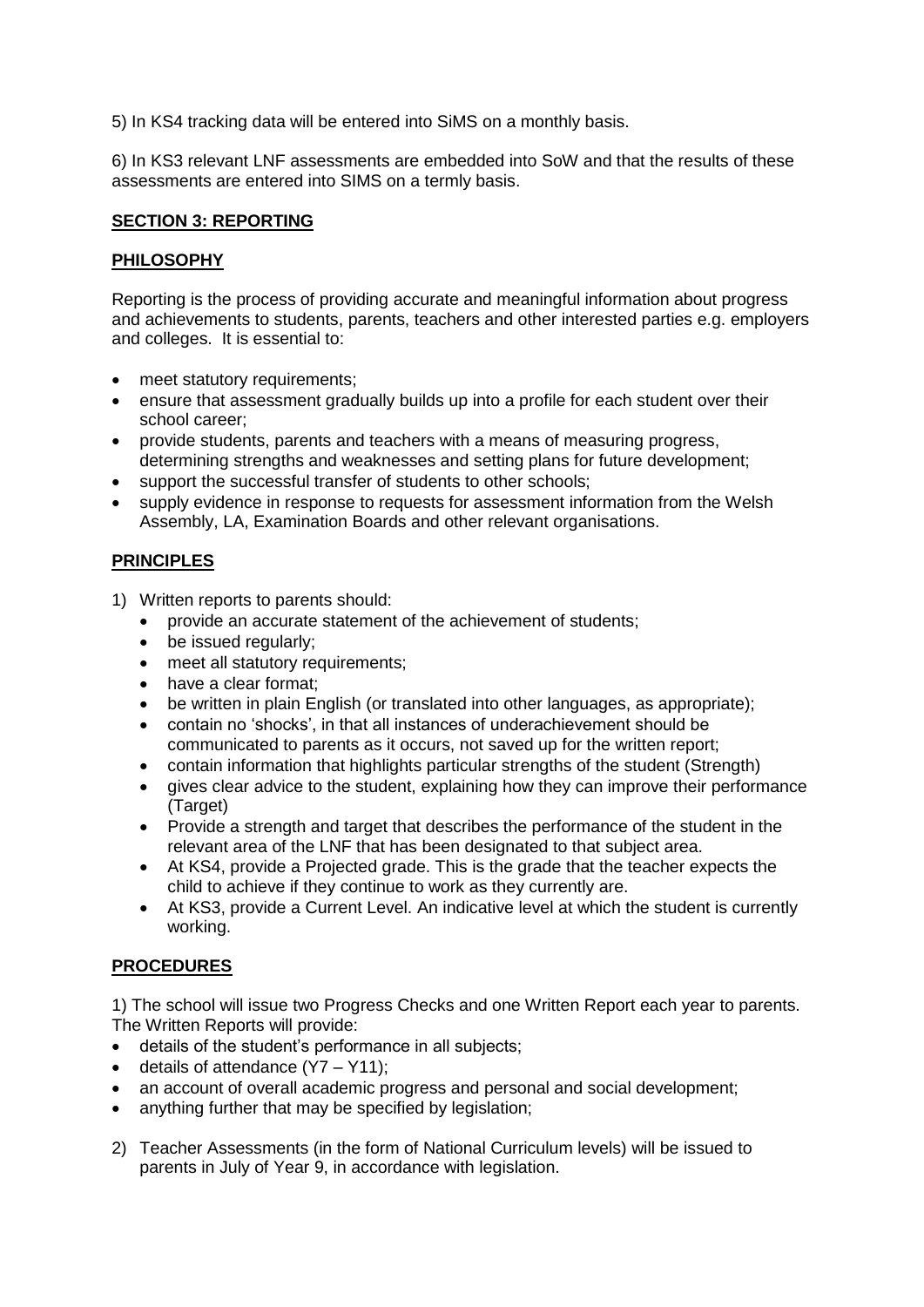- 3) There will be an annual opportunity for parents to discuss their child's report and progress with subject teachers in Years 7 – 13. In addition, special Parents Evenings are arranged for certain year groups:
	- Year 7: Welcome / induction / target setting fortnight in Autumn Term;
	- Year 8: GCSE choices fortnight in Spring Term;
	- Year 9: Target setting fortnight in Autumn Term;
	- Year 11: Sixth Form choices evening in Spring Term;
	- Year 12: Information evening in September OBSOLETE
	- Year 13: UCAS Evening in Autumn term.

#### **NB: COVID-19 UPDATE**

Due to COVID19 restrictions, Parents' Evenings cannot take place in the normal format. Contact with parents will be made via email and telephone conversations.

Progress checks will contain more information than normal and will also include individual staff email addresses to allow parents to raise queries directly with the subject teacher.

Option choice evenings will be replaced by a combination of Teams meetings with parents and students and one-to-one conversations with parents by telephone, with online prospectuses available containing detailed information about course choices.

#### **PERFORMANCE**

The effectiveness of the school's assessment, recording and reporting policy will be assessed through:

- analysis of Parents Evenings;
- analysis of Progress Checks;
- analysis of external examination results, including value-added, by Heads of Faculty / Department;
- feedback from Heads of Learning / Faculty / Department via minutes of meetings;
- feedback from quality assurance processes on written reports;
- feedback from parents on SEN arrangements.